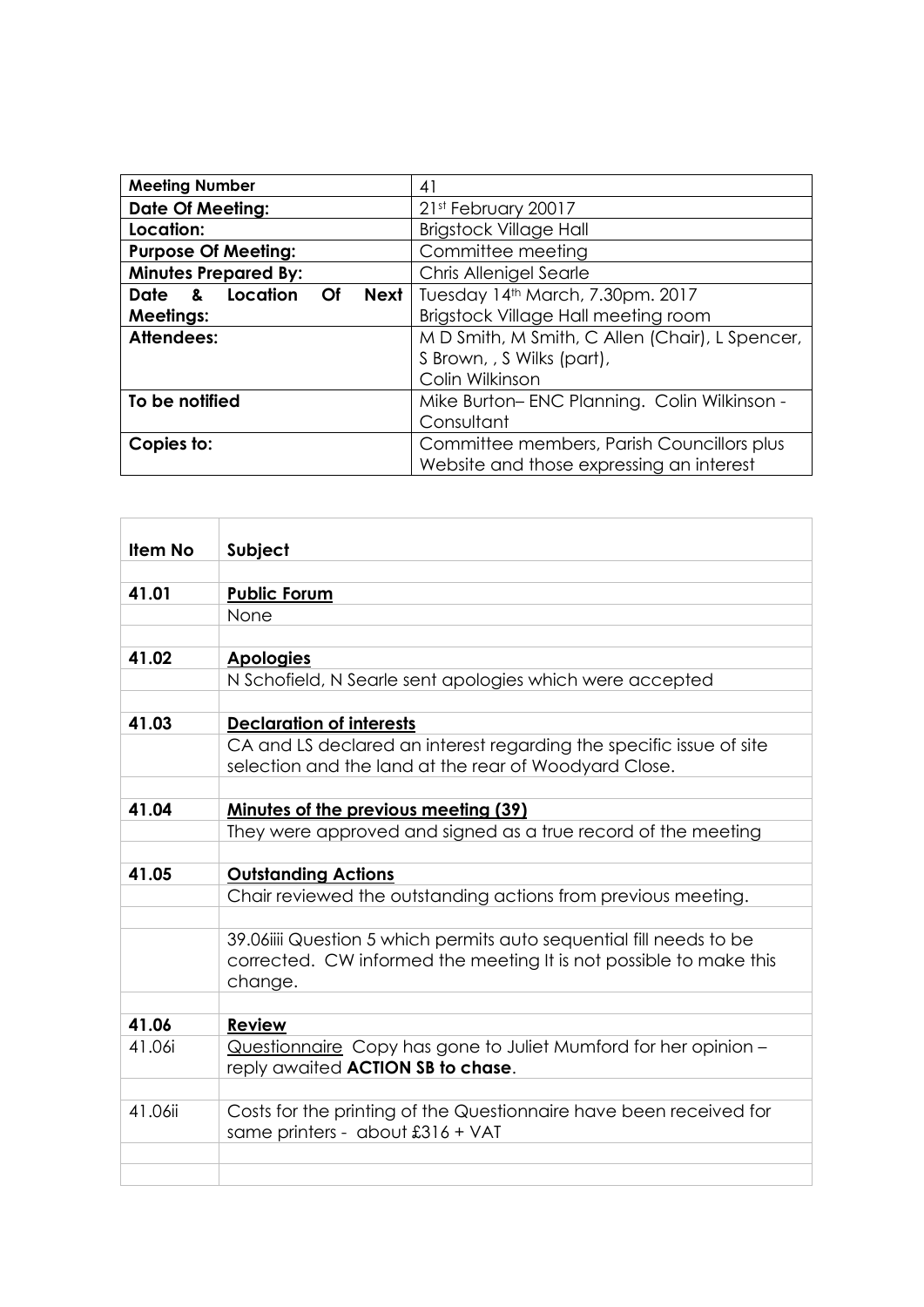| 41.06iii           | Update on developers Letter sent to all developers inviting to open<br>meeting and for plan to show area of development. NS received<br>query from Stanion Rd developers about requirements for display.<br>Reply sent. No other responses                                                                                                                                               |
|--------------------|------------------------------------------------------------------------------------------------------------------------------------------------------------------------------------------------------------------------------------------------------------------------------------------------------------------------------------------------------------------------------------------|
|                    |                                                                                                                                                                                                                                                                                                                                                                                          |
|                    |                                                                                                                                                                                                                                                                                                                                                                                          |
| 41.07              | <b>Set New Priorities/Actions</b>                                                                                                                                                                                                                                                                                                                                                        |
| 41.07i             | NPS updated the Project Plan and establish the timescales for<br>adoption of the NP. This was discussed and several changes were<br>identified. CA to talk these through with N Schofield and get it<br>changed.                                                                                                                                                                         |
| 41.07ii            |                                                                                                                                                                                                                                                                                                                                                                                          |
|                    | Gaps in plan to be identified CW ACTION and allocate (next<br>meeting) so the plan excluding development sites can be<br>completed as a final draft.                                                                                                                                                                                                                                     |
|                    |                                                                                                                                                                                                                                                                                                                                                                                          |
| 41.07iii           | NPS to speak with Ed Norris at ENC regarding the provisioning of maps<br>for the plan <b>ACTION NPS</b>                                                                                                                                                                                                                                                                                  |
|                    |                                                                                                                                                                                                                                                                                                                                                                                          |
| 41.07iv            | The village boundary was discussed and it most places it does not<br>need to be changed except for the gardens to Swallows rest and its<br>neighbour, 23 to 41 Benefield Rd and Rory's garden on Kennel Hill.<br>Need to determine whether these have planning to have changed.<br>Buffer zone still to be discussed, but depends partly on the final sites<br>selected. CA / NJS ACTION |
|                    |                                                                                                                                                                                                                                                                                                                                                                                          |
| 41.07 <sub>v</sub> | The committee started to look at the Version 8 of the Plan but agreed<br>that all members are to read and comment / add information so<br>that it can be finalised as much as possible at the next meeting - ALL<br><b>ACTION URGENT.</b>                                                                                                                                                |
|                    |                                                                                                                                                                                                                                                                                                                                                                                          |